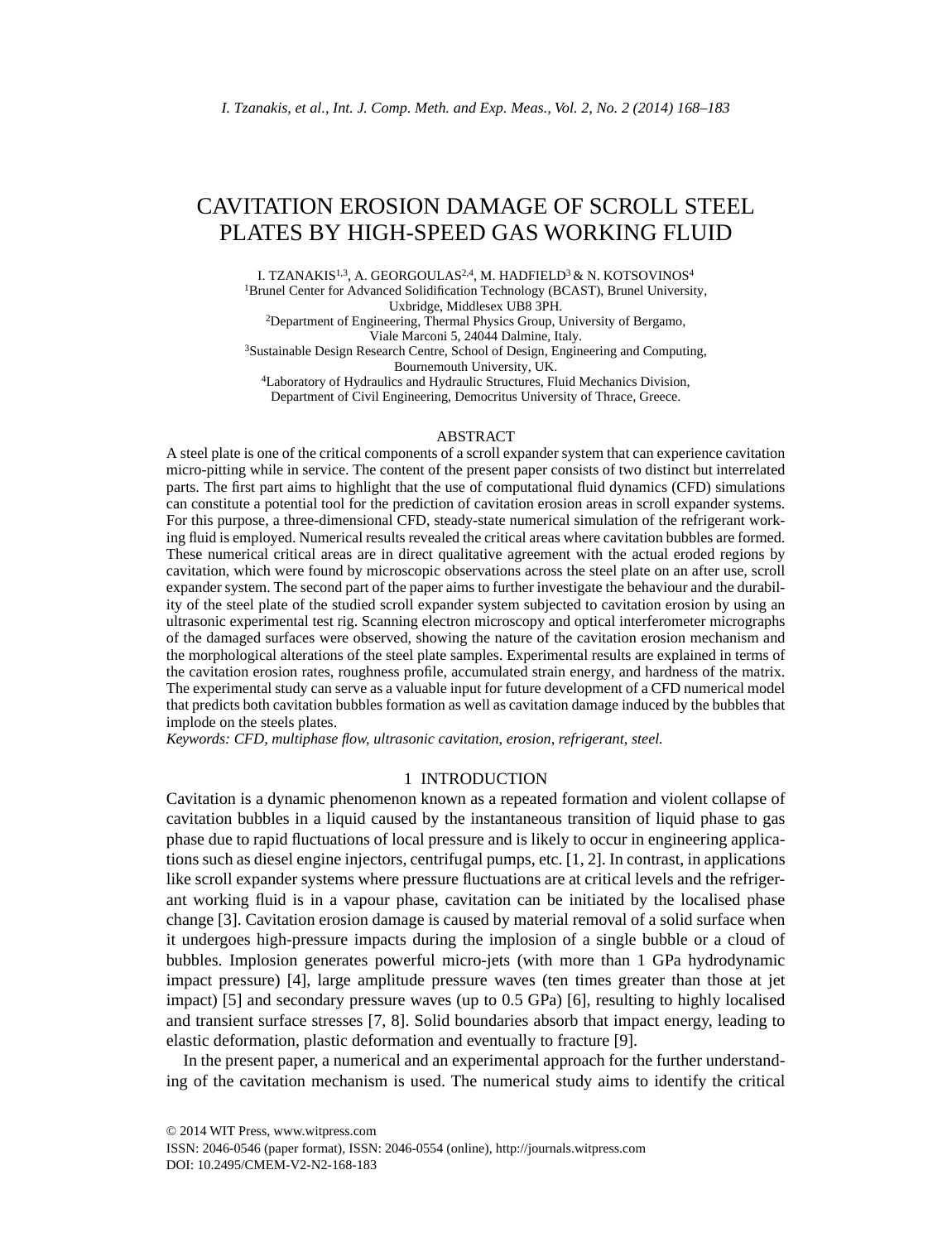regions where cavitation can be generated by simulating the actual flow conditions of the refrigerant working fluid of the scroll expander system. The experimental study aims to study the evolution of the incubation pits into deep craters and to identify the durability of the scroll steel plate against cavitation attack.

It was found by field experiments that the critical region where cavitation can be initiated damaging the steel plate is in the first gas pocket of the scroll expander  $[3, 10]$ . Thus, only this particular area of the scroll expander was taken into consideration for the numerical analysis. In a previous work by Tzanakis *et al.* [11], transient computational fluid dynamics (CFD) simulations of a simplified (2D) analogue of the scroll expander's first gas pocket indicated that due to the high inflow velocity of the gaseous working fluid (approximately 31 m/sec from an inlet orifice diameter of 6 mm and a domain dimension along the inflow axis of  $15 \text{ mm}$ ), an instantaneous increase (within  $5 \times 10^{-5}$  sec after the inflow initiation) in the gas pressure (approximately 40 bar) is generated within the flow domain and particularly across the vicinity of the inlet nozzle where steel plates are located. This high pressure immediately drops to a much lower value (approximately 17 bar) within the first 0.02 sec of the flow. This implies that as soon as the refrigerant gas phase enters into the flow domain, part of it is instantaneously transformed into liquid phase (according to its thermodynamic properties) due to the sudden pressure increase, and subsequently retransforms into gas phase producing cavitation bubbles due to the immediate pressure drop [11].

Therefore, in the current numerical simulation the liquid phase working fluid, which lasts for the very first 50 μsec of the expansion process  $[11]$ , is introduced into the computational domain at a high pressure (40 bars according to Tzanakis *et al.* [11]) and a multiphase numerical approach is used to identify the steady-state regions where high values (close to unity) of gas phase volume fractions are formed. These regions directly reveal the critical areas where cavitation bubbles are formed and indirectly the regions where cavitation damage is possible to be found. Interestingly, despite the overall assumptions in the numerical simulation, from a qualitative point of view, the results are in a very good agreement with the actual cavitation erosion damage areas from micro-pitting found across the steel plate of an after-part scroll expander system, after 1000 h of running time [10–12].

After the completion of numerical simulations, which clearly showed that cavitation bubbles are likely to be generated across the steel plate component and damage its surface, an experimental study was conducted. This is based on previous cavitation and bubble dynamics research outcomes [13], in order to investigate the durability of the scroll steel plate against cavitation attack and the formation of incubation pits [14] into deep craters. For this purpose, an ultrasonic transducer is utilised to produce cavitation bubbles. The resistance of the scroll's steel plate against cavitation erosion for a prolonged period of time is determined. Steel plate demonstrates a fatigue character induced by the level of the cavitation intensity while its endurance is significantly reduced after the first 5 h of exposure to cavitation impacts. Interestingly, correlations between the cavitation erosion rates, the roughness profile, the accumulated strain energy and the hardness of the matrix were found among the steel samples. This second part of the current work can serve as a valuable input for the future development of a CFDbased numerical model that predicts cavitation bubble formation as well as cavitation damage.

# 2 NUMERICAL METHODOLOGY

The numerical study aims to identify the critical regions where cavitation can be generated due to the expansion of the refrigerant working fluid. This occurs as the working fluid enters the first chamber of the scroll expander at a high velocity 31 m/sec and violently impacts to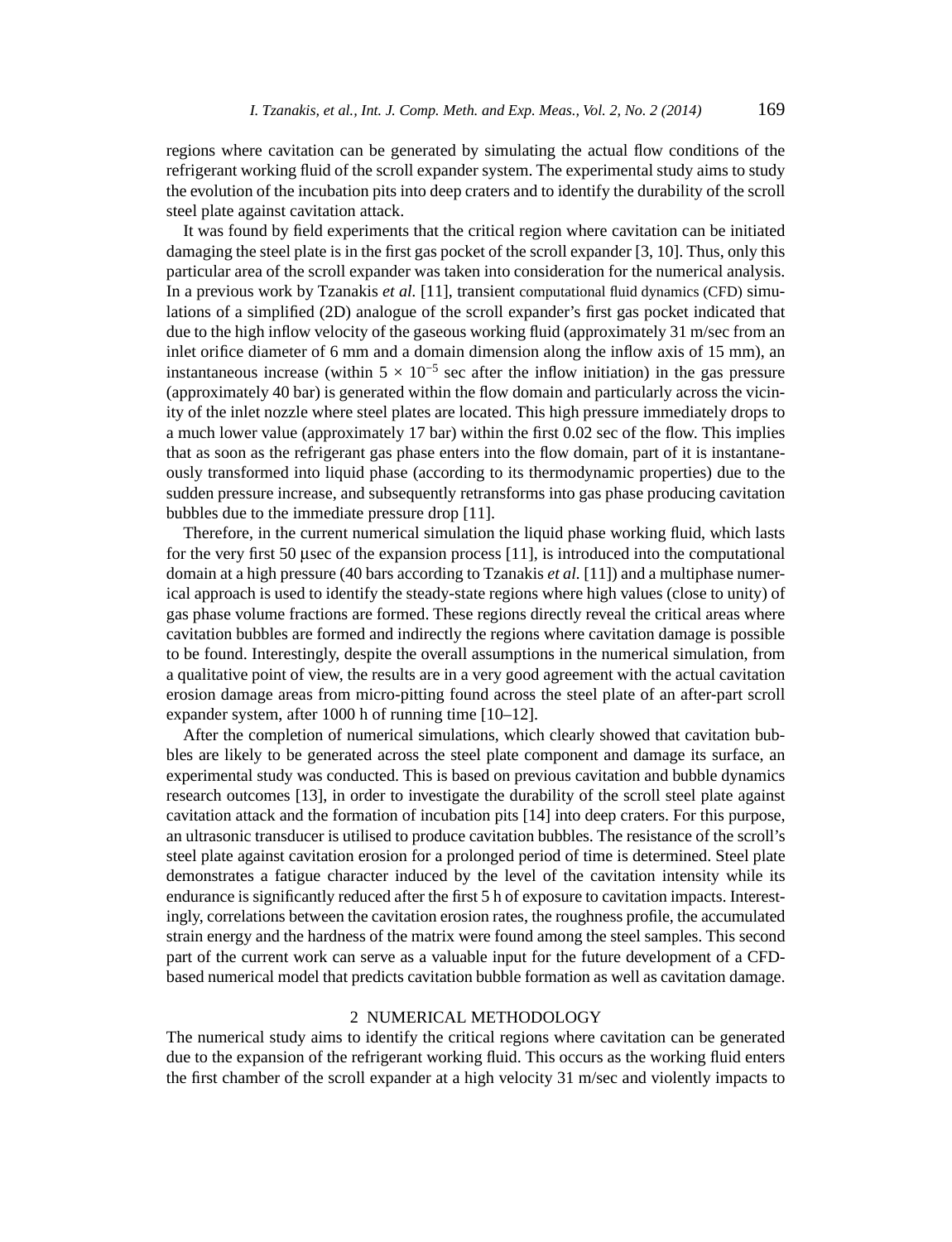the upper boundary wall. The simulated flow can be characterised as a multiphase flow of two immiscible fluids (vapour and liquid of the same fluid) that are separated by a clearly defined interface. The commercial CFD code ANSYS Fluent that is used for the simulations offers a wide range of multiphase models. The multiphase model that was adopted for the present simulation is the 'volume of fluid' (VOF) model. The VOF model is a surface tracking technique applied to a fixed Eulerian mesh. It is designed for two or more immiscible fluids, where the position of the interface between the fluids is of interest. In the VOF model, the fluids share a single set of momentum equations, and the volume fraction of each of the fluids in each computational cell is tracked throughout the domain. In other words, the flow within the first gas pocket of the scroll system that is investigated in the present paper is governed by the usual equations of mass (eqn  $(1)$ ) and momentum conservation (eqn  $(2)$ ), where  $\nu$  is the velocity vector field, *p* is the density,  $\sigma$  is the stress tensor and *f* is the body forces per unit volume

$$
\frac{\partial v}{\partial t} + \nabla \cdot (pv) = 0 \tag{1}
$$

$$
p\left[\frac{\partial v}{\partial t} + \left(v \cdot \nabla\right) v\right] = \nabla \sigma + f\tag{2}
$$

In more detail, a single set of momentum equations is solved for turbulent flow, using the finite volume method, and the tracking of the vapour–liquid interface throughout the flow domain is accomplished by the solution of a transport equation for the volume fraction  $\alpha$  of the vapour phase (eqn (3))

$$
\frac{\partial a_{\text{vapour}}}{\partial t} + \nabla \left( a_{\text{vapour}} \cdot v \right) = 0 \tag{3}
$$

A major assumption is that in every control volume (computational cell), the sum of the volume fractions of vapour and liquid is equal to unity  $(\alpha_{vapour} + \alpha_{liquid} = 1)$ . In other words, the volume fraction equation is not solved for the primary flow phase (in this case, refrigerant liquid); the primary phase volume fraction is calculated from the volume fraction of the secondary flow phase (in this case, refrigerant vapour) using the above assumption. The material properties appeared in all the above equations are determined by the presence of the component phases in each control volume as follows:

$$
\varphi = a_{\text{vapour}}\varphi + (1 - a_{\text{vapour}})\varphi_{\text{liquid}} \tag{4}
$$

where  $\varphi_{\text{vapour}}$  and  $\varphi_{\text{liquid}}$  are the vapour and liquid material properties of the working fluid (density, viscosity, etc.). In eqn (3), an additional source term for the vapour phase production is incorporated using the 'Zwart-Gerber-Belamri' Cavitation Model from the available cavitation models in ANSYS Fluent 14.0. Finally, for turbulence closure, the Re normalisation-group (RNG) *k*–ε model is applied.

Its general transport equations for the turbulence kinetic energy *k* and the turbulence dissipation rate  $\varepsilon$  can be described by the eqns (5) and (6), respectively:

$$
\frac{\partial}{\partial t}(\rho k) + \frac{\partial}{\partial x_i}(\rho k u_i) = \frac{\partial}{\partial x_i} \left( a_k \mu_{\text{eff}} \frac{\partial k}{\partial x_j} \right) + G_k + G_b - \rho \varepsilon \tag{5}
$$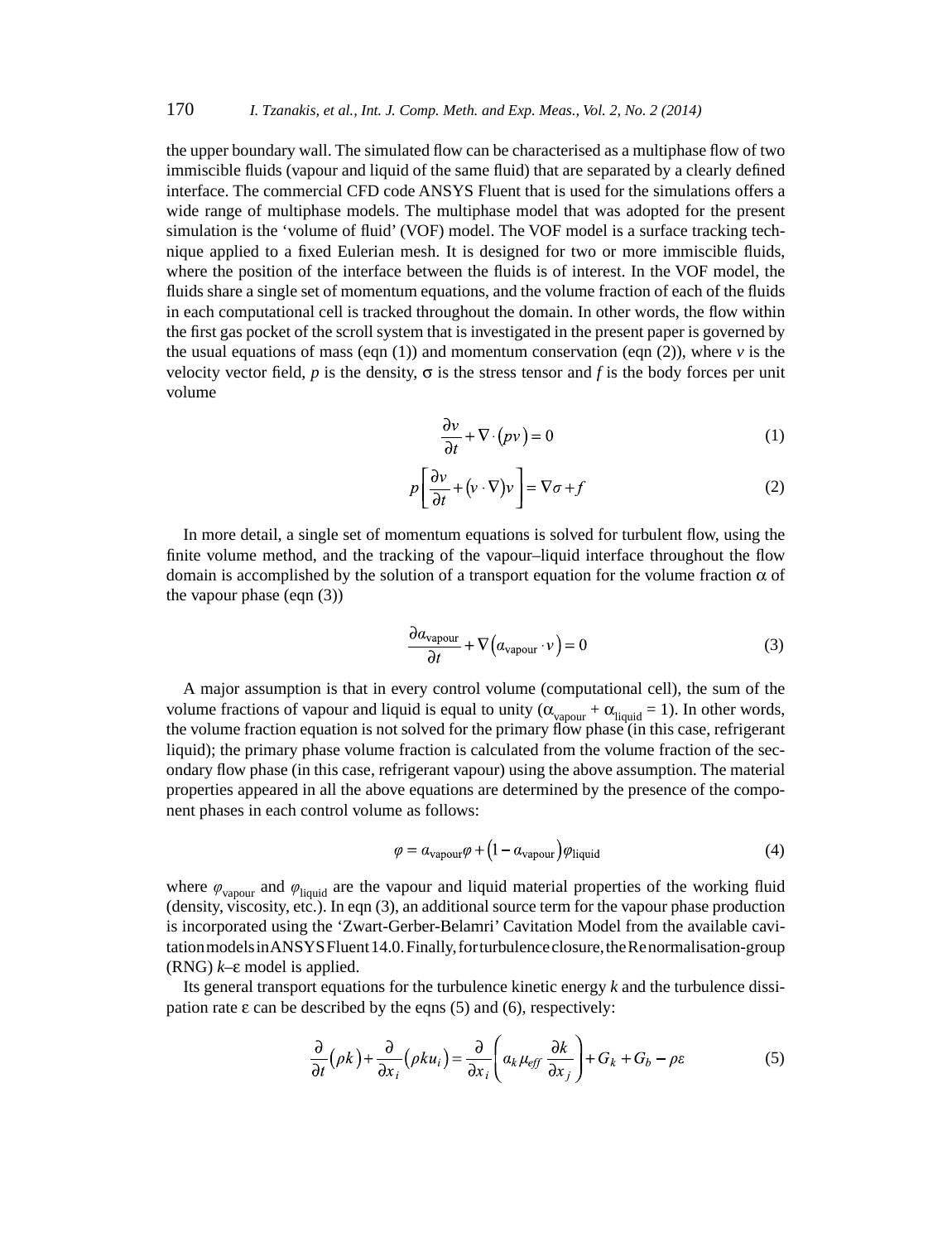*I. Tzanakis, et al., Int. J. Comp. Meth. and Exp. Meas., Vol. 2, No. 2 (2014)* 171

$$
\frac{\partial}{\partial t}(\rho \varepsilon) + \frac{\partial}{\partial x_i}(\rho \varepsilon u_i) = \frac{\rho}{\partial x_j} \left( a_\varepsilon \mu_{\text{eff}} \frac{\partial \varepsilon}{\partial x_j} \right) + C_{1\varepsilon} \frac{\varepsilon}{k} \left( G_k + C_{3\varepsilon} G_b \right) - C_{2\varepsilon} \rho \frac{\varepsilon^2}{k} - R\varepsilon \tag{6}
$$

where *u* represents velocity,  $\rho$  is the local mixture density,  $G_k$  is the generation of turbulence kinetic energy due to mean velocity gradients,  $G<sub>b</sub>$  is the generation of turbulence kinetic energy due to buoyancy,  $\alpha_k$  and  $\alpha_{\varepsilon}$  are the inverse effective Prandtl numbers for *k* and  $\varepsilon$ , respectively,  $\mu_{eff}$  is the effective viscosity and  $C_{1g}$ ,  $C_{2g}$  and  $C_{3g}$  are turbulence model constants. The term  $R_g$ in the ε equation accounts for the effects of rapid strain and streamline curvature. Further details regarding all the above equations can be found in ANSYS Fluent Theory Guide [15].

#### 3 EXPERIMENTAL METHODOLOGY

Cavitation erosion tests were utilised to analyse and evaluate the behaviour and durability of the scroll's steel plate against cavitation. The experiments were carried out based upon the modified ASTM G32-03 standard method of Tzanakis et al. [13]. An ultrasonic vibratory transducer with vibratory frequency of 20 kHz and peak-to-peak vibratory amplitude of 50 μm was deployed (Fig. 1). The high-intensity ultrasound was applied to the liquid medium generating cavitation bubbles. The liquid medium, used for cavitation tests, was distilled water with physical properties the same as in [13].

An optical emission spectrometer was used in distinguishing the scroll's steel plate in its individual chemical elements (Fig. 1). Steel plate was found to be a chromium alloy steel UNS G50986 (equivalent to AISI 50100) with measured hardness at  $530 \pm 30$  HV and estimated yield strength >415 MPa. Consequently, the scroll plate is machined into appropriate samples with dimensions of  $15 \times 10 \times 0.3$  mm, which were shaped by a cutting machine. Then, the steel samples were implemented on a Bakelite base and polished in a few microns accuracy prior to the test (Ra =  $0.015 \pm 0.01$  µm for a sample area of 75 mm<sup>2</sup>). The steel samples were mounted on the bottom of a 5-L experimental tank, while the tip of the horn is submerged into distilled water to a distance of 0.5 mm from the top of the steel sample. All the experiments were conducted in room temperature environment with the temperature of the distilled water at 23°C. Additionally, after the completion of the cavitation tests, micro-hardness tests were performed using an 8.8-N applied load.

Cavitation erosion tests were performed over a prolonged period of time ranging from 1 to 8 h. After the end of each experiment, the durability and resistance of the steel samples to



Figure 1: Cavitation experimental test rig and chemical analysis of the scroll's steel plate.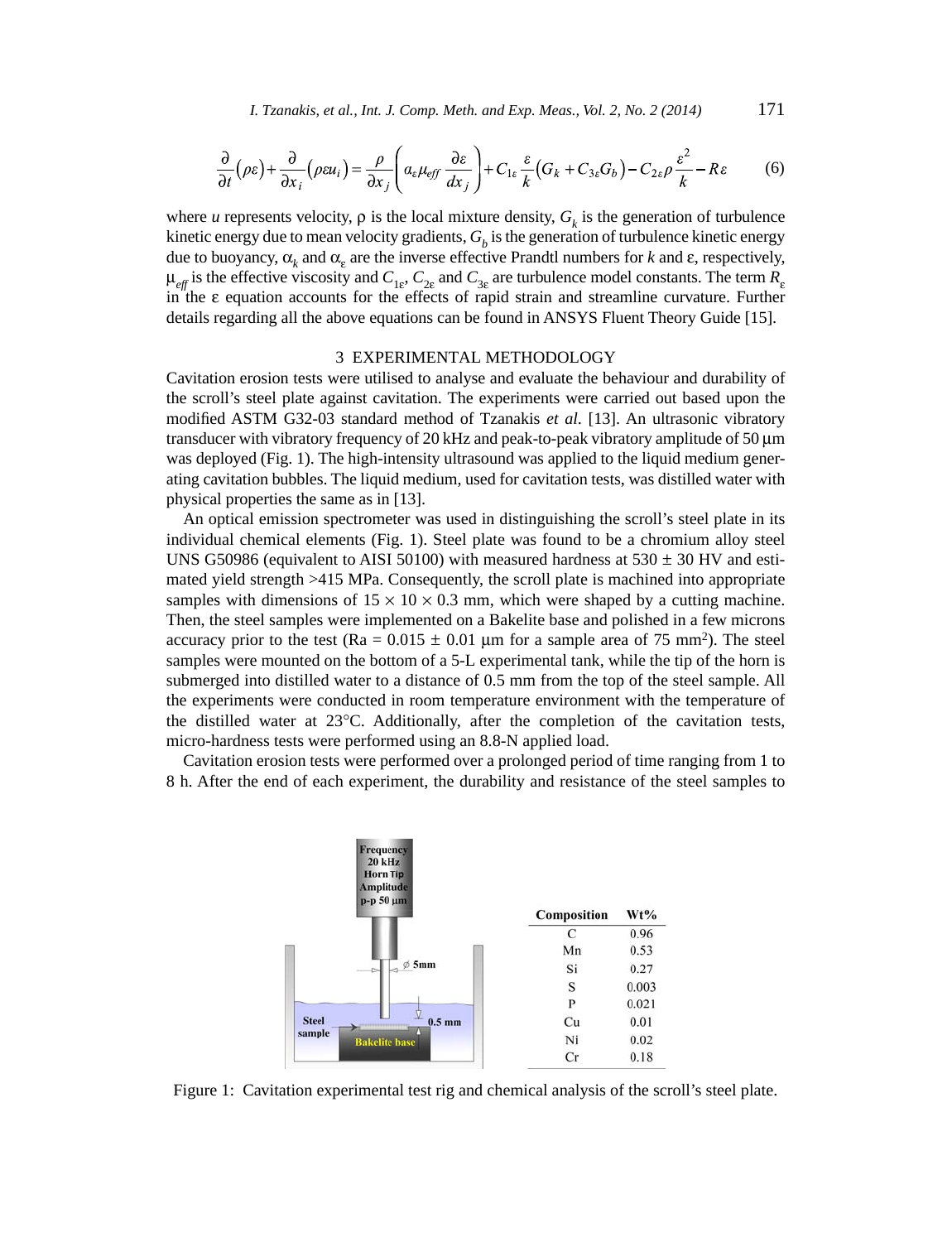cavitation was evaluated by measuring the erosion wear rates using profilometric techniques. The correlation between the strain energy, the roughness and the hardness evolution of the steel samples against their cavitation erosion rates was determined.

# 4 NUMERICAL MODEL

#### 4.1 Numerical model application

The computational geometry and mesh that were constructed for the numerical simulation as well as the applied boundary conditions are illustrated in Fig. 2. As it can be seen, the computational domain (flow field) represents the first (inner) gas pocket of the examined scroll system when the rotating part is at its initial position. The main assumption is that the end boundaries of the first gas pocket are assumed to be open-flow boundaries with a prescribed pressure equal to the measured working pressure of the real system using laboratory equipment (pressure outlet boundary condition). This is mainly done for convergence purposes of the continuity equation, since a steady-state simulation was performed, aiming to identify what happens in the first gas pocket, from a qualitative point of view. At the inflow boundary, a 'velocity inlet' boundary condition was applied, where the velocity magnitude normal to the proposed boundary as well as the turbulence intensity and hydraulic diameter were prescribed. Another major assumption, as it was already discussed in the Introduction section, is that the liquid phase of the refrigerant enters the computational domain from the inlet port. Finally, the solid boundaries of the domain were defined as stationary 'walls' with a no-slip boundary condition. The actual dimensions of each scroll are depicted in Fig. 3.



Figure 2: Geometry, computational mesh and boundary conditions of the first expansion pocket of the scroll expander.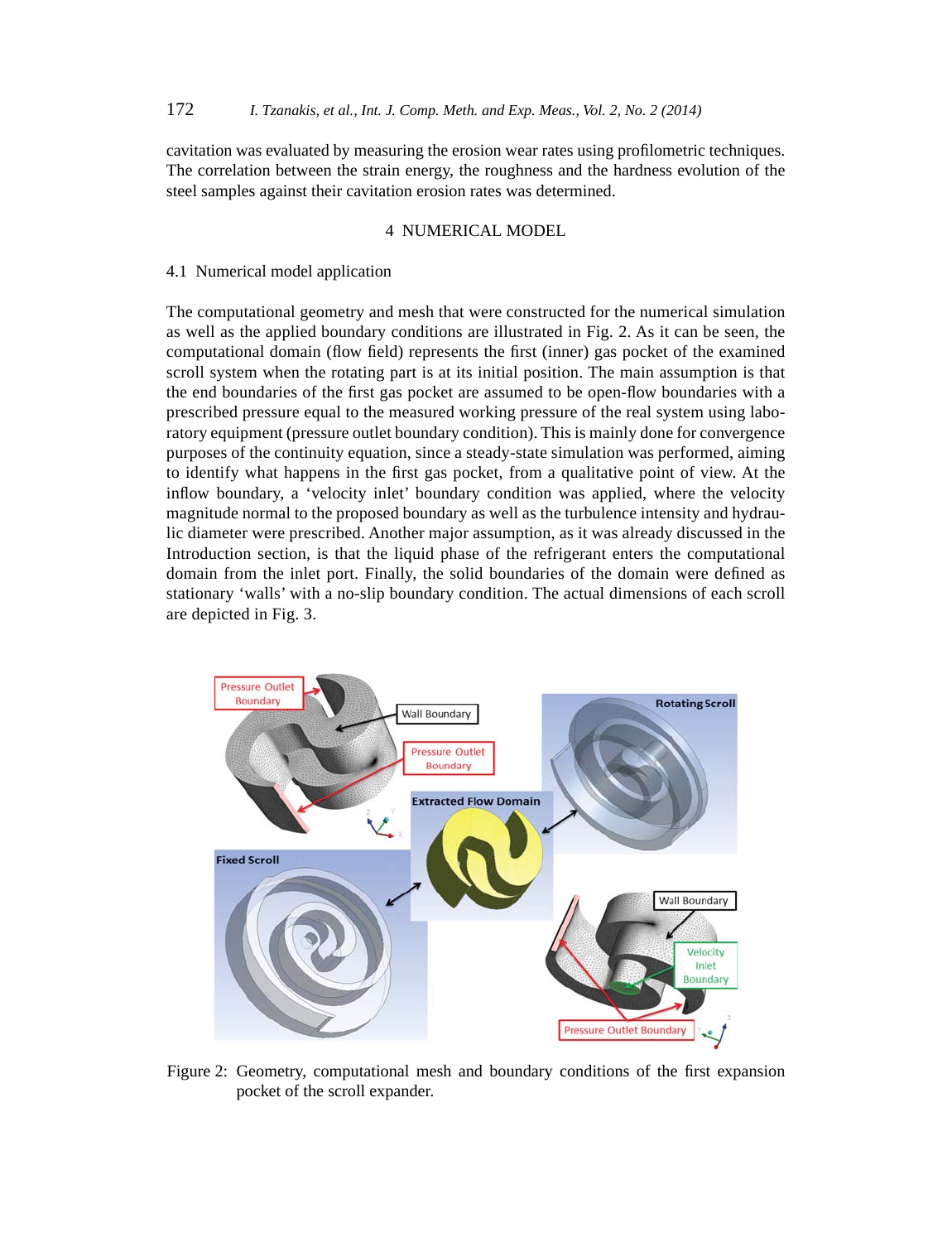

Figure 3: Top and side views of the upper (top of figure) and lower (bottom of figure) scroll geometries that were used for the extraction of the simulation domain.

At this point, it should be mentioned that due to scroll's complicated design and its geometrical restrictions, a 3D reconstruction model using CAD methods was not feasible. Thus, a laser scanning facility was used to generate a detailed, high-resolution 3D model of the actual scroll expander system with minimal surface noise. Laser facility uses advanced non-contact laser sensors to quickly generate precise models with very high scanning resolutions (up to 0.2 mm). The 3D model in turn was introduced into the computational domain of ANSYS and used for the numerical analysis.

A total number of 526,630 computational cells (control volumes) were used for the spatial discretisation of the computational domain. The solution was also verified using finer and coarser meshes, indicating negligible differences in the results. Thus, the solution that is presented in the present paper can be considered to be mesh independent. The majority of the computational domain consists of 'tetrahedral' cells with a typical edge size of  $75 \times 10^{-5}$  m that are locally refined in regions where increased computational accuracy was required. In the vicinity of the solid wall boundaries of the domain, the computational mesh has been inflated by five parallel layers of prismatic cells in order to better account for flow quantities at the near-wall regions. The first layer height from the bottom wall is 0.0001 m, whereas the height of the rest four layers progressively increases with a factor *n* = 1.2, away from the solid boundaries. The overall conditions that were used in order to initialise the flow domain were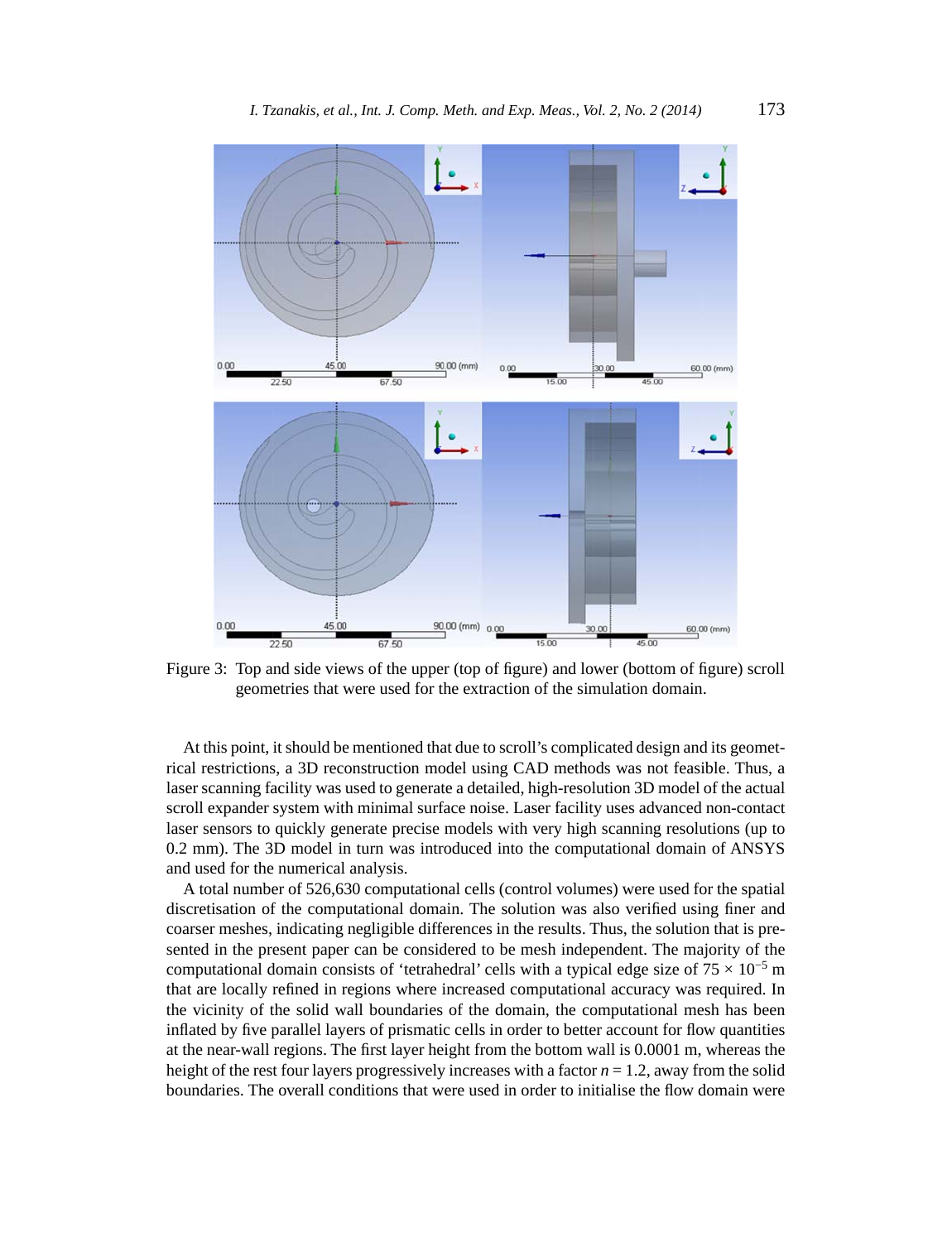| 31                      |
|-------------------------|
|                         |
| 12                      |
|                         |
| 40                      |
|                         |
|                         |
| 47.377                  |
| $1.1115 \times 10^{-5}$ |
|                         |
| 460.08                  |
| $7.5931 \times 10^{-5}$ |
|                         |

| Table 1: Numerical simulation initial conditions |
|--------------------------------------------------|
| (measured in laboratory experiments).            |

taken from laboratory measurements of the actual scroll expander systems in the work done by Tzanakis [16] and summarised in Table 1. Finally, the basic characteristics and parameters of the optimum (final) model set-up within ANSYS Fluent are summarised in Table 2.

### 4.2 Numerical model results

To visualise and better understand the calculated flow field in the interior domain, 3D streamlines (Fig. 4a) as well as 2D velocity vector fields at two vertical planes perpendicular to each other (Fig. 4b and c) are depicted in Fig. 4. As it can be seen, the resulting refrigerant flow within the gas pocket is quite complex presenting various eddies and velocity magnitude fluctuations. This flow-field complexity seems to be attributed to the highly turbulent nature of the flow as well as to the complexity of the gas pocket geometric boundaries resulting to pressure fl uctuations and generation of bubbles in particular regions across the steel plate.

Specifically, the numerical model predicted the critical regions of the steel plate where cavitation can be generated, indirectly revealing the corresponding high volume fraction regions (close to unity). This generated vapour phase is plotted on the bottom wall boundary (steel plate) of the computational domain. These regions can be found in Fig. 5a, where the volume fraction contours of the refrigerant's vapour phase are illustrated on the bottom boundary of the computational domain. As it can be seen, high volume fraction areas on the bottom boundary are found in two major regions: region 1 where it is bounded between the inlet boundary and the inner vertical wall boundary of the fixed scroll lobe and region 2 where it forms a narrow zone parallel to the outer vertical wall of the fixed scroll lobe, starting just downstream of the lobe tip and extending up to one end of the first gas pocket. Additionally, to visualise the numerically predicted vapour phase regions within the computational domain, in Fig. 5c and d, the refrigerant's vapour volume fraction contours are plotted on the same vertical planes as the ones used in Fig. 4b and c, respectively.

Interestingly, these numerically predicted critical cavitation regions are in direct qualitative agreement with the actual cavitation erosion damage areas by micro-pitting found across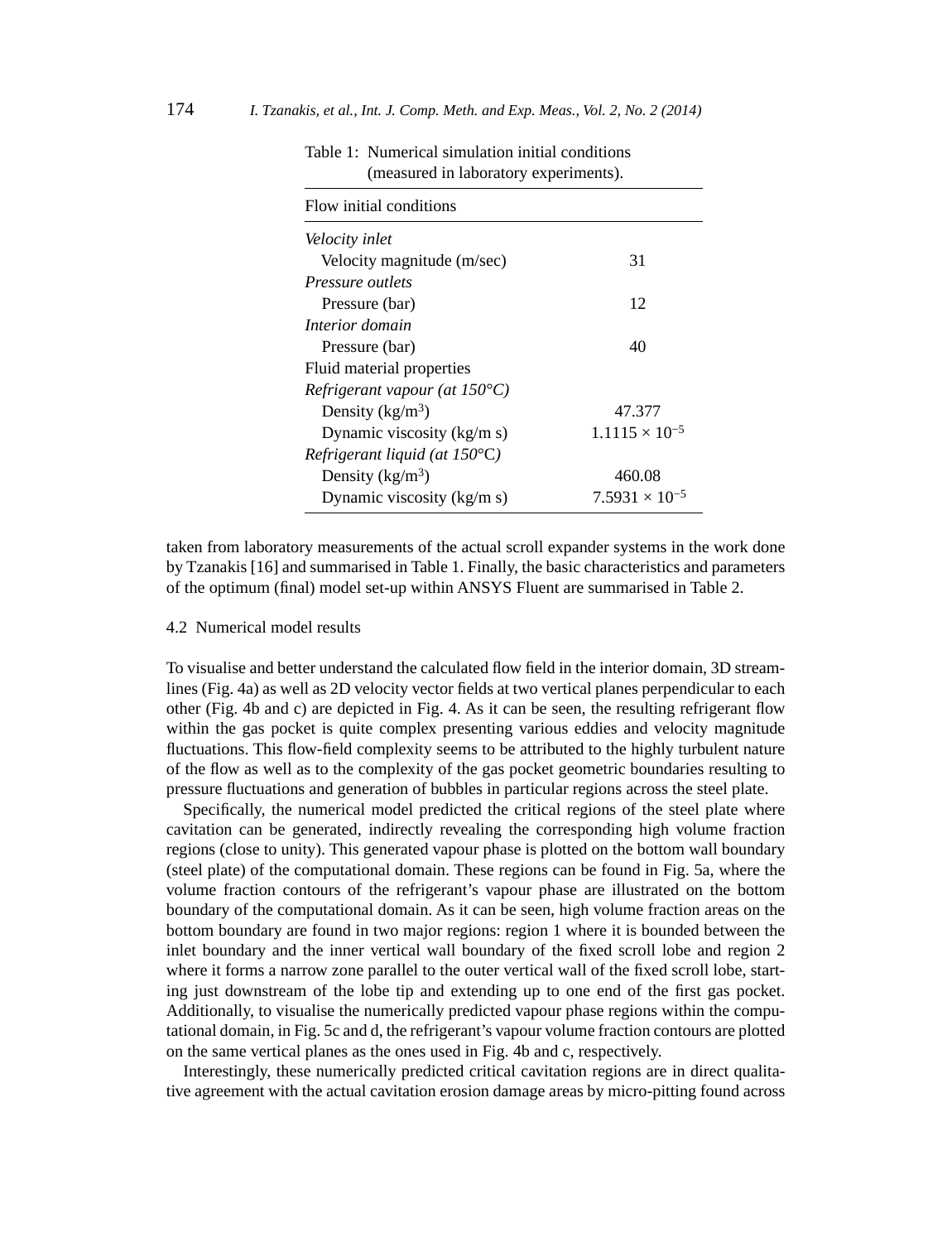| A. Model set-up                   |                                |
|-----------------------------------|--------------------------------|
| A1. Solver                        |                                |
| Type                              | Pressure-based                 |
| Velocity formulation              | Absolute                       |
| Space                             | 3D                             |
| Time                              | Steady                         |
| A2. Multiphase model              |                                |
| Name                              | Volume of fluid (VOF)          |
| Scheme                            | Implicit                       |
| No. of phases                     | 2                              |
| A3. Turbulence model              |                                |
| Name                              | Realisable $k$ – $\varepsilon$ |
| Near-wall treatment               | Standard wall functions        |
| A4. Cavitation model              |                                |
| Name                              | Zwart-Gerber-Belamri           |
| Vaporisation pressure (bar)       | 15.9 (at $150^{\circ}$ C)      |
| A.5. Phases                       |                                |
| Primary                           | Refrigerant liquid             |
| Secondary                         | Refrigerant vapour             |
| <b>B.</b> Solution                |                                |
| <b>B1.</b> Methods                |                                |
| Pressure-velocity coupling scheme | <b>PISO</b>                    |
| Spatial discretisation schemes    |                                |
| Gradient                          | Least-squares cell based       |
| Pressure                          | <b>PRESTO</b>                  |
| Momentum                          | Second-order upwind            |
| Volume fraction                   | Second-order upwind            |
| Turbulent kinetic energy          | Second-order upwind            |
| Turbulent dissipation rate        | Second-order upwind            |

Table 2: Model set-up parameters and characteristics in ANSYS Fluent.

the steel plate of an after-part scroll expander system, after 1000 h of running time, in the experimental work of Tzanakis et al. [10-12] (Fig. 5b). In the proposed field experiments, the actual scroll configuration of the numerical study has been used, with the same refrigerant flow conditions and characteristics.

# 5 EXPERIMENTAL RESULTS

# 5.1 Microscopic examination

After the completion of the numerical analysis and the outcomes showing that cavitation bubbles can be definitely generated and consequently damage the steel plate component of the scroll expander system, the next step was to evaluate the behaviour and durability of the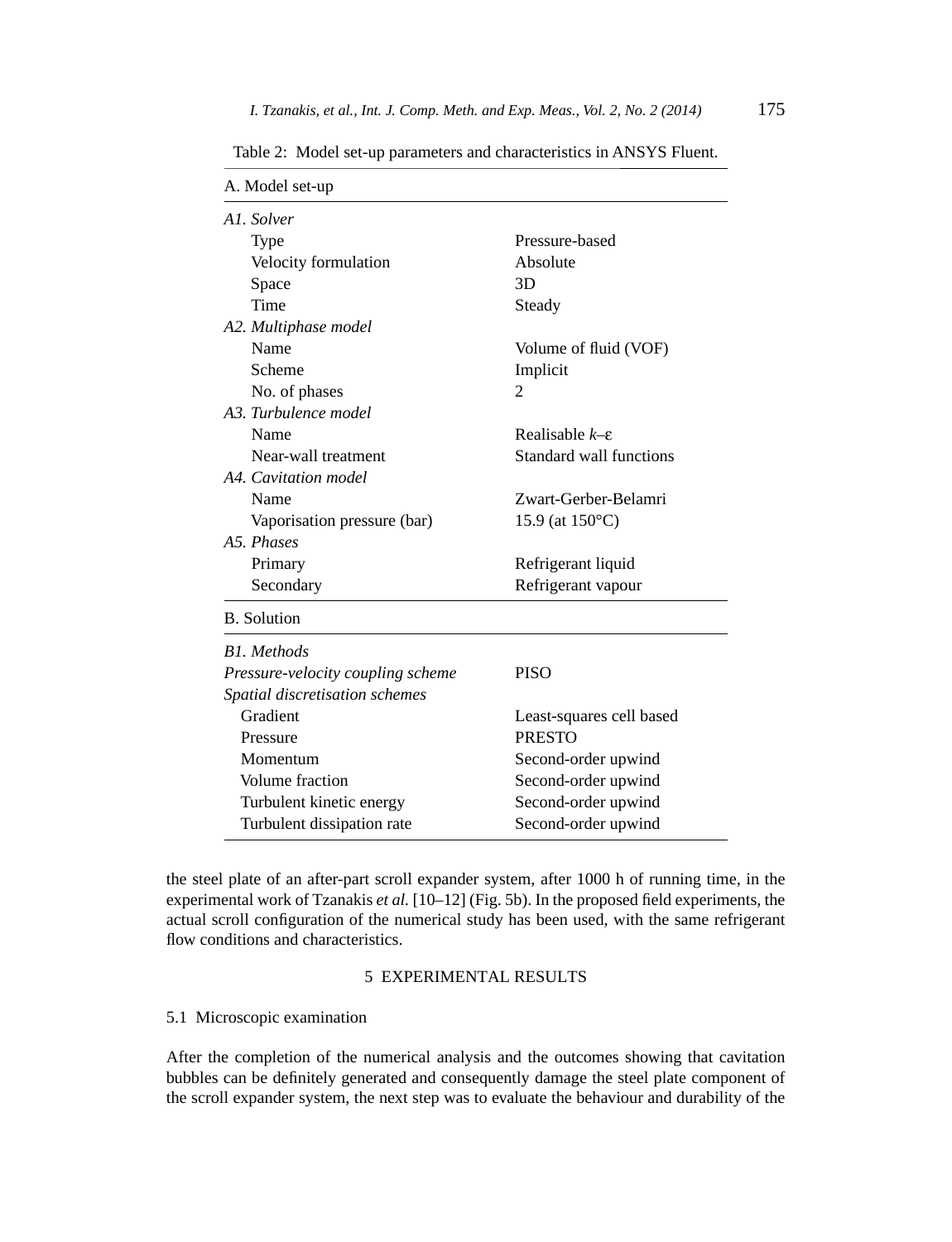

Figure 4: Flowfield visualisation: (a) 3D streamlines coloured by velocity. Velocity vector field in a vertical (b)  $ZX$  plane and (c)  $ZY$  plane normal to the inflow boundary coloured by velocity.

steel plate against cavitation attack. Ultrasonic cavitation tests were conducted for different time periods starting from 1 h up to 8 h. The incubation pits, which were formed in the early stages of the cavitation mechanism, characterised as micro-pitting, can significantly grow by linking, including cracks and grooves, general roughening of the surface [14, 17, 18]. The enlargement of the pits is accompanied by additional volume loss accelerating the erosion rate of the materials. The mechanism of pit growth leads to the formation of deep and wide craters penetrating the sample's surface. These areas were named 'ring areas' because of the shape they obtain after the end of the ultrasonic cavitation process.

A series of SEM micrographs in Fig. 6 shows the eroded surface of the scroll's steel plate at different stages of the cavitation process. The images were taken in each of the selected test intervals to get an overview of the attenuation of the pits and their formation into craters. After 1 h of testing, the initial stage of cavitation erosion is shown as pits formation dominates the erosion regime (Fig. 6a). The next stage is after 3 h of exposure where a crater shape is formed (Fig. 6b). The periphery of the crater is clearly visible. Its core consists of pits, which show increased density and size. After 5 h of testing, cavitation damage is spread to the vicinity areas of the 'ring' and significantly erosion damage is observed (Fig. 6c). However, no significant material loss was noticed as erosion restricted within the upper substrate of the steel surface, while the crater depth remained to similar levels as in Fig. 6b. Finally, after 8 h of testing, the crater was severely eroded forming a deep valley. The edges of the periphery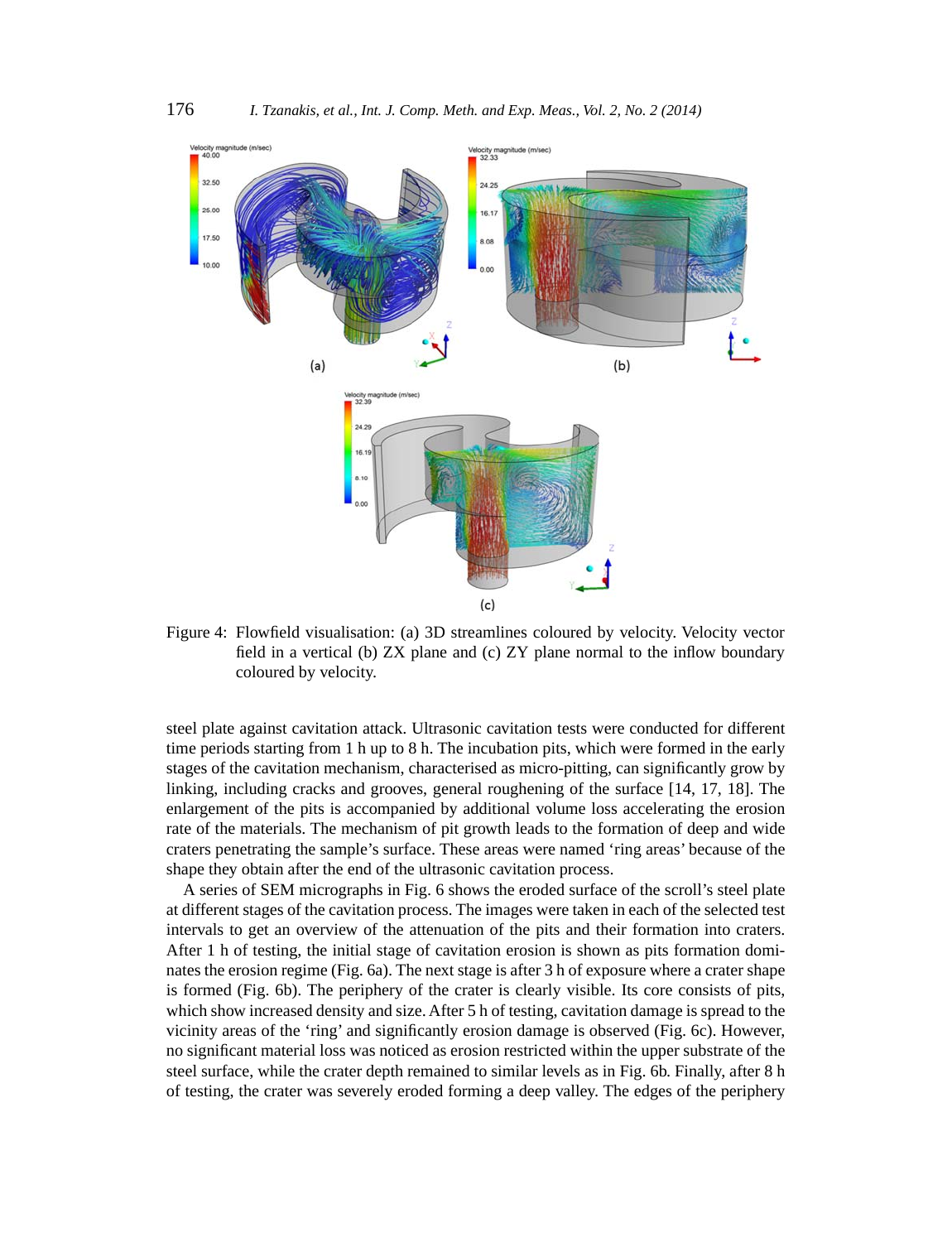

Figure 5: (a) High vapour volume fraction regions showing the critical regions susceptible to cavitation. (b) Actual cavitation regions identified by optical microscope. Volume fraction contours in a vertical (c)  $ZX$  plane and (d)  $ZY$  plane normal to the inflow boundary.

were very sharp and sloppy while significant loss of material was noticed. Closer observation demonstrated the increased depth of the crater (Fig. 6d, white arrow).

### 5.2 Erosion rates

Measurements were carried out to monitor the volume loss, the roughness profile and the mean depth erosion rate (MDER) of the steel samples over the different stages of the cavitation erosion tests.

The erosion loss of material was expressed in terms of the MDER (eqn (7)) and the roughness in terms of  $R_a$ , which is the most common roughness parameter.

Both of the parameters were defined as it follows:

$$
MDER(\mu m/h) = 10 \frac{\Delta W}{\rho A \Delta t}
$$
 (7)

$$
R_a = \frac{1}{L} \int_0^L \left| z(x) \right| dx \tag{8}
$$

where  $\Delta W$  is the weight loss in mg,  $\Delta t$  is the test time in hours, A is the cavitated area of the specimen in cm<sup>2</sup>,  $\rho$  is the density of the specimen in  $g/cm^3$ , L is the length area of the sample surface in μm and z is the average value of the asperities height in μm.

According to Fig. 7, all of the parameters are proportionally increasing with time. Specifically, up to 5 h exposure to cavitation, steel plate exhibits low volume loss  $(<0.01$  mm<sup>3</sup>)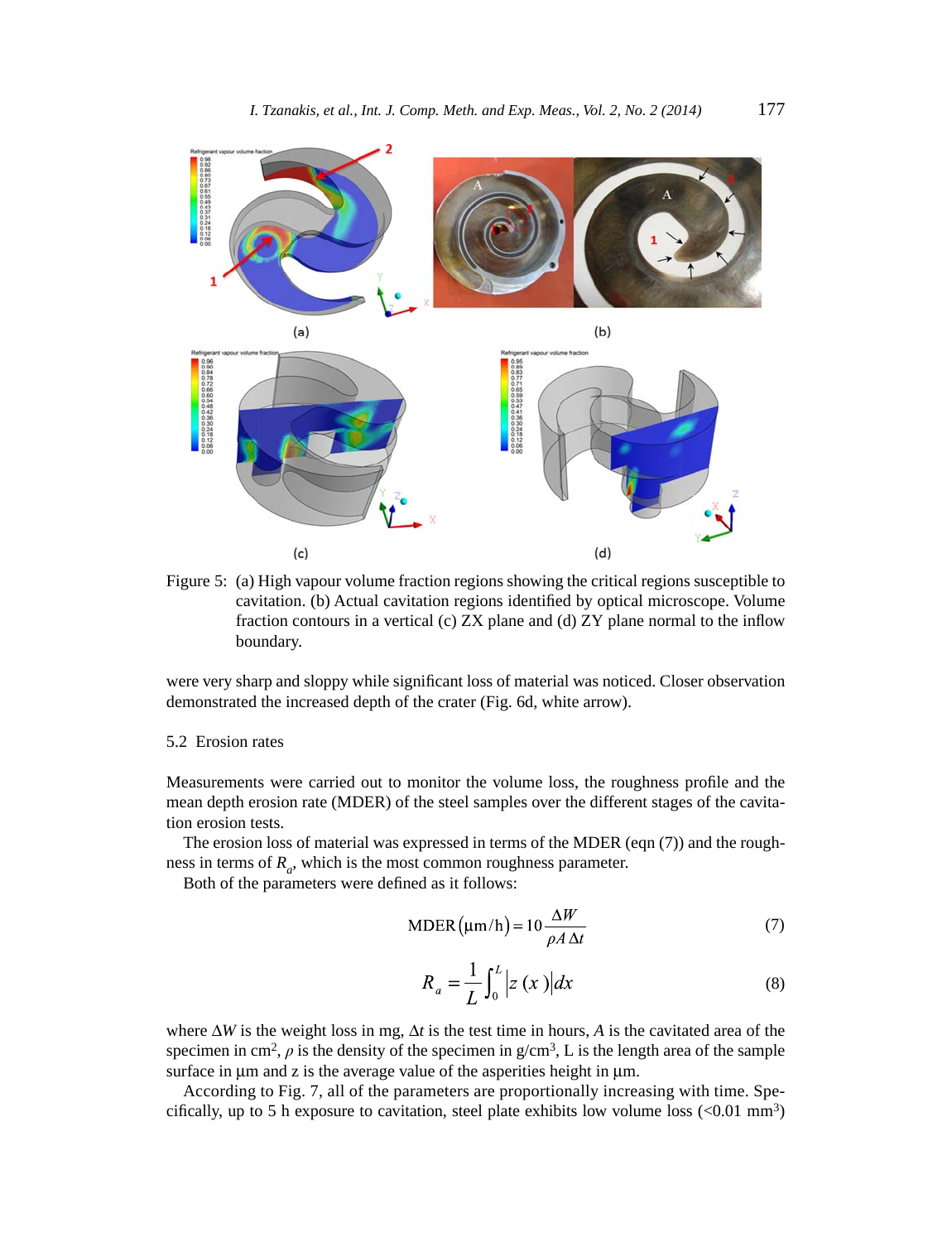

Figure 6: A series of SEM and ZYGO interferometer micrographs showing the evolution of cavitation pits into crater at different stages: (a) 1 h, (b) 3 h, (c) 5 h and (d) 8 h.

and MDER (around 0.1 μm/h) while roughness is changed with a relative low rate. Then, its endurance was dramatically reduced and the erosion rate was steeply increased (more than  $0.4 \mu m/h$ ) while its volume loss increased by five times and its roughness profile by four times. The heat influence, the repeated impact pressure and the interactions between the dislocations and the grain structure cause the material flow and to significantly drop its hardness (Fig. 8) made it vulnerable to cavitation. Hence, over a prolonged period (8 h) of exposure to cavitation impacts, the steel plate of the scroll faced inevitable severe damage.

### 5.3 Hardness

The change in hardness can be closely correlated with the erosion resistance (REC) of the steel samples. Generally, higher resistance implies higher hardness values. The cavitation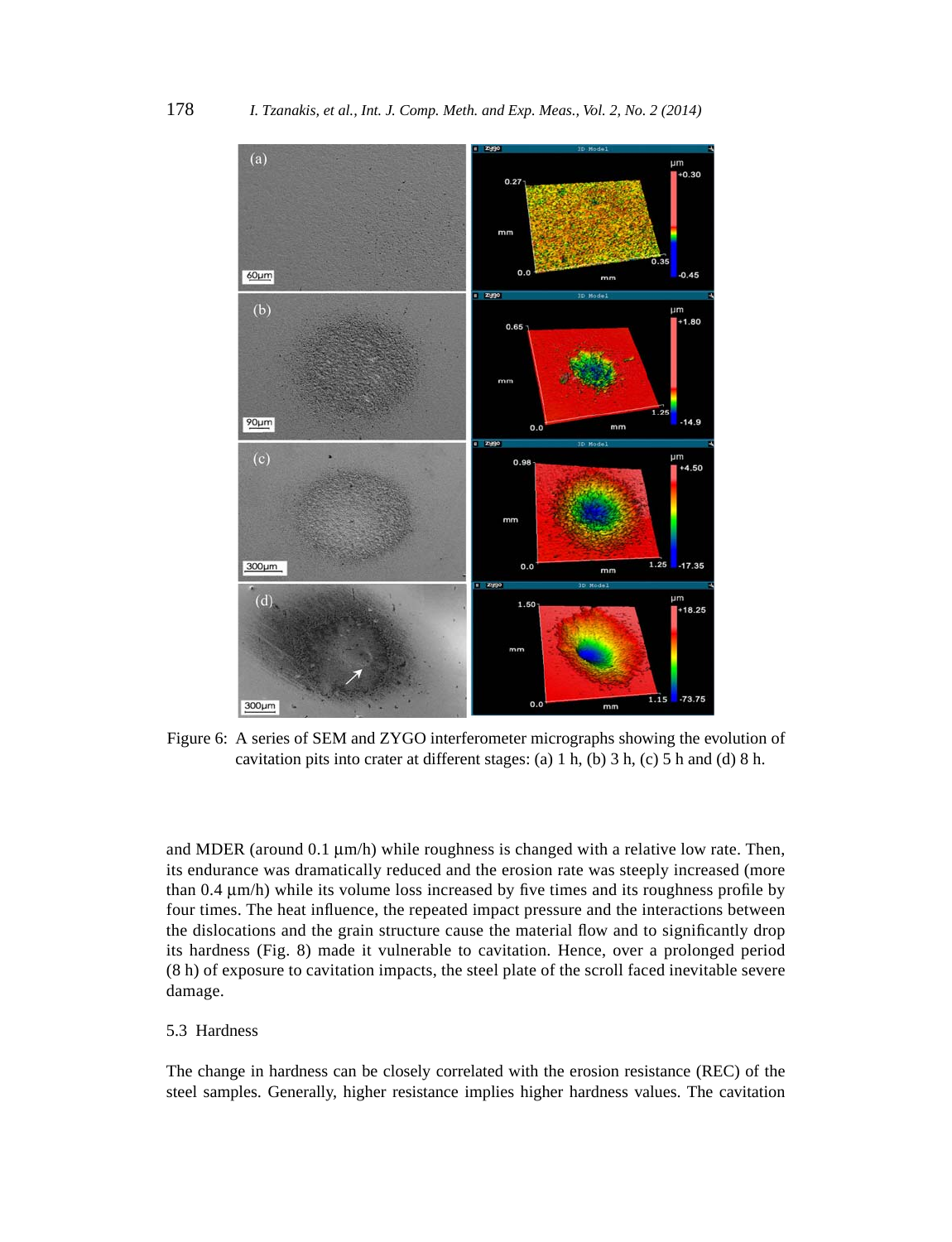

Figure 7: Variation of the volume loss, roughness profile and MDER of the scroll's steel plate for different time steps.

erosion resistance (REC) is defined as the reciprocal of the mean erosion rate and is expressed by the following equation:

$$
REC(h/\mu m) = \frac{1}{MDER}
$$
 (9)

In every steel sample, the hardness alterations depend on the intention and the time duration of the cavitation impacts. If conditions are suitable, work hardening on the steel samples occurs, otherwise rapid damage can occur.

Figure 8 shows the hardness monotonically increasing with the increment of the erosion resistance. Interestingly, for the test duration of 2 h, the hardness of the steel has slightly increased. This can be interpreted by the fact that dislocation movements were possibly restricted, increasing their density in those areas. Consequently, the hardness and the brittleness of the steel were increased making it vulnerable to cavitation. However, after 3 h of test,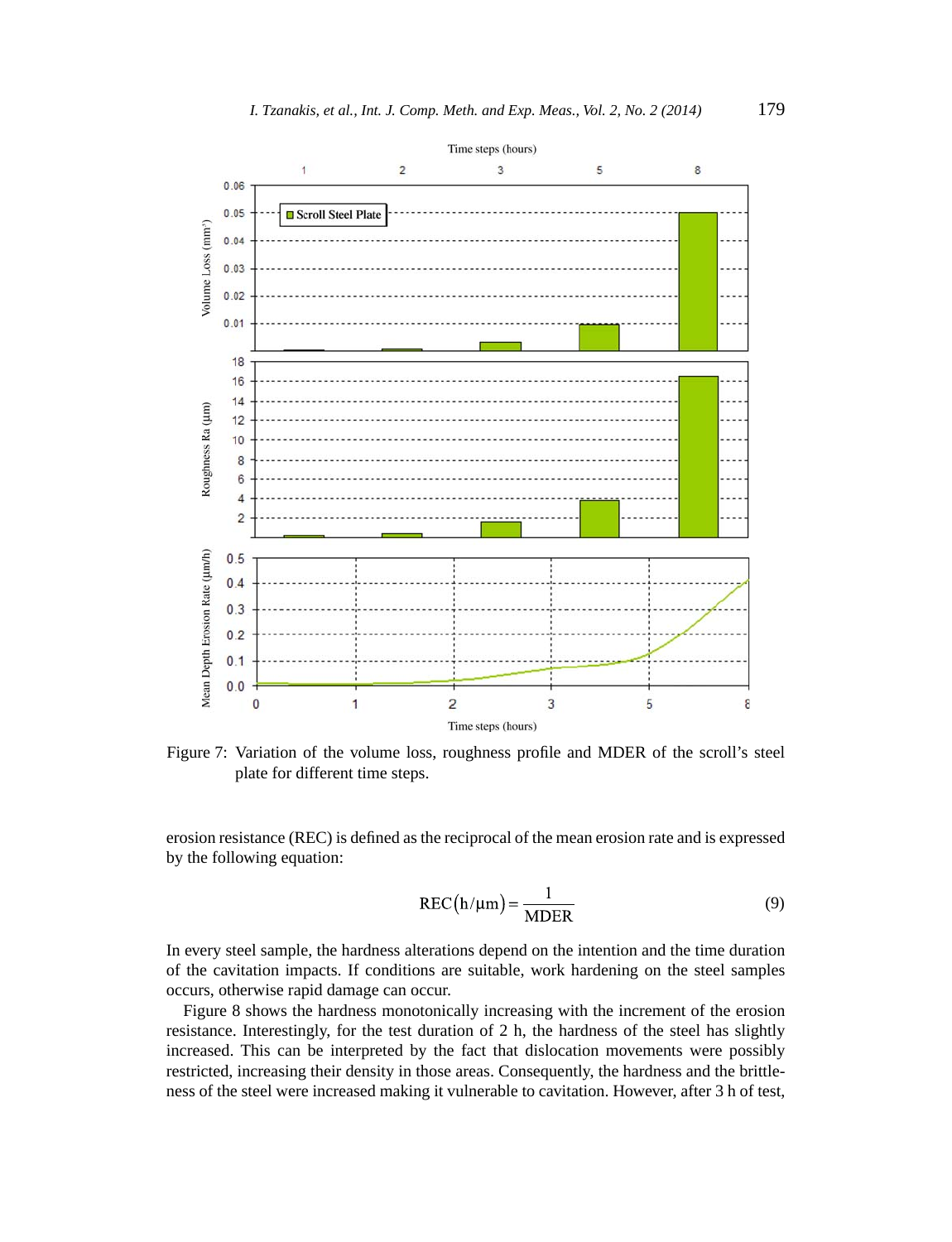

Figure 8: Hardness against erosion resistance of the steel plate for different time steps.

a rapid decrease in the hardness value of about 100 HV is observed implying the rapid reduction of its erosion resistance. From that point onwards, the high carbon steel plate shows its brittle character, incapable of resisting the massive striking of the micro-jets, lowering its hardness values significantly.

# 5.4 Strain energy

The cavitation erosion mechanism has a fatigue character; hence, the damage needs time to be developed. Since the erosion damage is caused by consecutive impacts similar to a fatigue phenomenon, the accumulated strain energy can indicate the critical point where the damage becomes crucial for the steel. Strain energy estimates the rate of the erosion and the resistance of the samples against cavitation. Thus, the accumulated strain energy can be expressed by the following equation:

$$
\sum En = V \sum \left(\frac{\sigma^2}{2E}\right) \tag{10}
$$

where *V* is the volume loss in mg,  $\sigma$  is the yield strength in MPa and *E* is the Young modulus in GPa.

The dependency of the accumulated strain energy as a function of the crater depth of the steel samples is depicted in Fig. 9. As shown, there are three stages of the erosion evolution according to the strain energy results. The first stage is the inception of cavitation pits until the formation of small craters. In this stage, strain energy slightly increases for the first 3 h of the test. Then, for the next  $2 h$ , the crater depth stabilises to a value around  $20 \mu \mu m$  as volume loss is mainly observed from the peripheral areas of the crater rather than at places within the crater (Fig. 6c). Consequently, strain energy rate, which is accumulated in a larger area within the mass of the steel, increases by about three times. When the strain energy exceeds the limit of the 15 mJ, the eroded damage is localised forming deep craters (Fig. 6d). In that stage, a notable volume loss is observed while the erosion rates are significantly accelerated.

#### 6 SUMMARY AND CONCLUSIONS

The cavitation mechanism within the first gas pocket of a scroll expander system is assessed by applying multiphase numerical methods. A three-dimensional scroll model is validated and compared with field experimental measurements from the expander unit. The performance of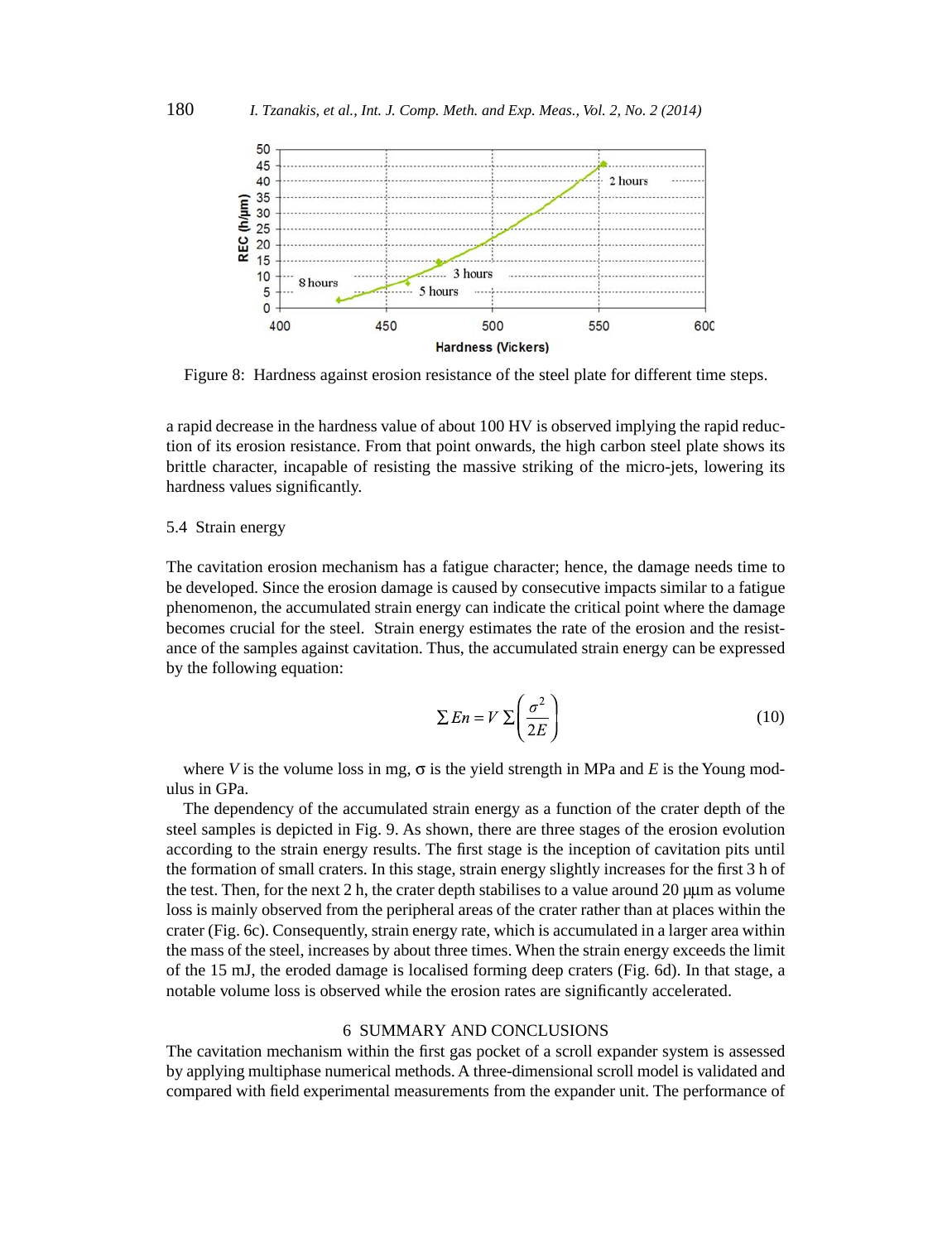

Figure 9: Correlation between the accumulated strain energy and the crater depth of the steel plate for different time steps.

the scroll's steel plate in relation to cavitation erosion behaviour is derived by the application of laboratory ultrasonic techniques. The main findings are listed below:

- 1. Numerical results revealed the critical areas where cavitation is likely to happen. Interestingly, these results are in direct qualitative agreement with the actual eroded regions by cavitation micro-pitting, which were found across the steel plate of an after use scroll expander system.
- 2. The most critical regions of the steel plate susceptible to cavitation erosion are found between the inlet boundary and the inner vertical wall boundary of the fixed scroll lobe as well as in a narrow zone parallel to the outer vertical wall of the fixed scroll lobe, starting just downstream of the lobe tip and extending up to one end of the first gas pocket.
- 3. Experimental results from the ultrasonic transducer determine the endurance of the scroll's steel plate material against cavitation attack. Steel plate exhibits a good performance against cavitation for the first 5 h of the test, according to the volume loss and the cavitation erosion rate graphs. After that time step, repeated impacts of cavitation pulses lead to accelerative breakage of the substrate as its crystal structure cannot sustain the new energy income and the material experiences severe erosion.
- 4. The evolution of the roughness profile with time is determined. It is characteristic that roughness steadily increases until the first 5 h of exposure to cavitation with a relatively low rate, while after that point the proposed rate shows a rapid increment by approximately four times accelerating the erosion rate of the steel samples.
- 5. Cavitation–erosion mechanisms affecting the durability of the scroll expander's steel plate explicitly depend on its hardness and the ability of the material to accumulate strain energy. Hardness is proved to be one of the key factors in increasing the lifetime of the steel plate as it is directly correlated with the erosion resistance of the material. Erosion damage was localised when accumulated strain energy of more than 15 mJ is applied to the specimen by repeated impact.

For future investigation, it is necessary to further extend the content of the present investigation, conducting experimental measurements among similar industrial steel grades, aiming to identify a higher cavitation-resistant steel material. Additionally, a transient numerical application of the proposed scroll expander system needs to be conducted, minimising the overall assumptions by incorporating the actual movement of the rotating scroll as well as the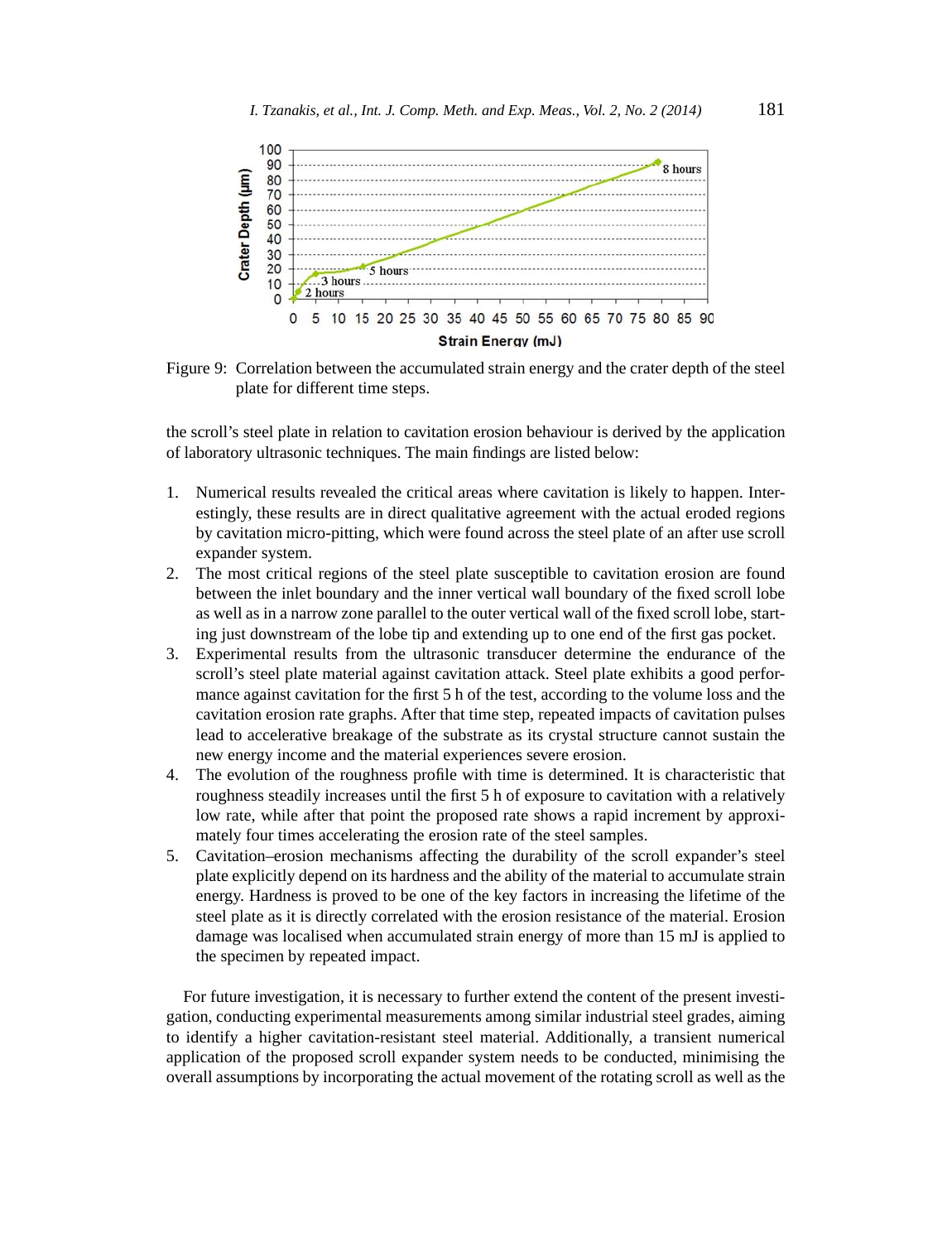instantaneous phase change of the inflowing vapour phase into liquid and vice versa. Nevertheless, from the overall outcomes of the present paper, it is evident that carefully designed and tested CFD cavitation models in conjunction with modern experimental measuring techniques can serve as a quite attractive and valuable tool for the evaluation and prediction of cavitation damage in scroll expander systems or similar automotive turbine units.

# REFERENCES

- [1] Andriotis, A., Gavaises, M. & Arcoumanis, C., Vortex flow and cavitation in diesel. *Journal of Fluid Mechanics*, **610**, pp. 195–215, 2008. doi: http://dx.doi.org/10.1017/ S0022112008002668
- [2] Nemdili, A., Experimental study of the influence of geometrical parameters on the cavitation of a small centrifugal pump. *WIT Transactions on Engineering Sciences*, **84**, pp. 89–97, 2005.
- [3] Tzanakis, I., Hadfield, M. & Khan, Z., Durability of domestic scroll compressor systems. *WIT Transactions on Engineering Sciences*, **62**, pp. 229–240, 2009. doi: http:// dx.doi.org/10.2495/SECM090211
- [4] Tzanakis, I., Eskin, D.G., Georgoulas, A. & Fytanides, D.K., Incubation pit analysis and calculation of the hydrodynamic impact pressure from the implosion of an acoustic cavitation bubble. *Ultrasonics Sonochemistry*, **21**, pp. 866–878, 2014 . doi: http:// dx.doi.org/10.1016/j.ultsonch.2013.10.003
- [5] Tong, R.P., Schiffers, W.P., Shaw, S.J., Blake, J.R. & Emmony, D.C., The role of 'splashing' in the collapse of a laser-generated cavity near a rigid boundary. *Journal of Fluid Mechanics*, **380**, p. 339, 1999. doi: http://dx.doi.org/10.1017/S0022112098003589
- [6] Brujan, E.A., Ikeda, T. & Matsumoto, Y., Shock wave emission from a cloud of bubbles. *Soft Matter*, **21**, pp. 5777–5783, 2012. doi: http://dx.doi.org/10.1039/c2sm25379h
- [7] Krella, A. & Czyzniewski, A., Influence of the substrate hardness on the cavitation erosion resistance of TiN coating. *Wear*, **263**, pp. 395–401, 2007. doi: http://dx.doi. org/10.1016/j.wear.2007.02.003
- [8] Williams, P.R., Williams, P.M. & Brown, S.W.J., A technique for studying liquid jets by cavitation bubble collapse under shockwaves, near a free surface. *Journal of Non-Newtonian Fluid Mechanics*, **72**, pp. 101–110, 1997. doi: http://dx.doi.org/10.1016/ S0377-0257(97)00020-7
- [9] Mann, B.S., High-energy particle impact wear resistance of hard coatings and their application in hydroturbines. *Wear*, **237**, pp. 140–146, 2000. doi: http://dx.doi. org/10.1016/S0043-1648(99)00310-5
- [10] Tzanakis, I., Hadfield, M., Thomas, B., Noya, S.M., Austen, S. & Henshaw, I., Future perspectives of sustainable tribology. *Renewable and Sustainable Energy Reviews*, **16(6)**, pp. 4126–4140, 2012. doi: http://dx.doi.org/10.1016/j.rser.2012.02.064
- [11] Tzanakis, I., Hadfield, M., Georgoulas, A. & Kotsovinos, N., Cavitation damage observations within scroll expander lubrication systems. *WIT Transactions on Engineering Sciences*, **66**, pp. 261–272, 2010. doi: http://dx.doi.org/10.2495/TD100221
- [12] Tzanakis, I. & Eskin, D.G., Cavitation erosion behaviour of martensitic steels with different carbon content using ultrasonic methodology. *Materials Science and Engineering: A* (Submitted).
- [13] Tzanakis, I., Hadfield, M. & Henshaw, I., Observations of acoustically generated cavitation bubbles within typical fluids applied to a scroll expander lubrication system. *Experimental Thermal and Fluid Science*, **35(8)**, pp. 1544–1554, 2011. doi: http://dx.doi. org/10.1016/j.expthermflusci.2011.07.005